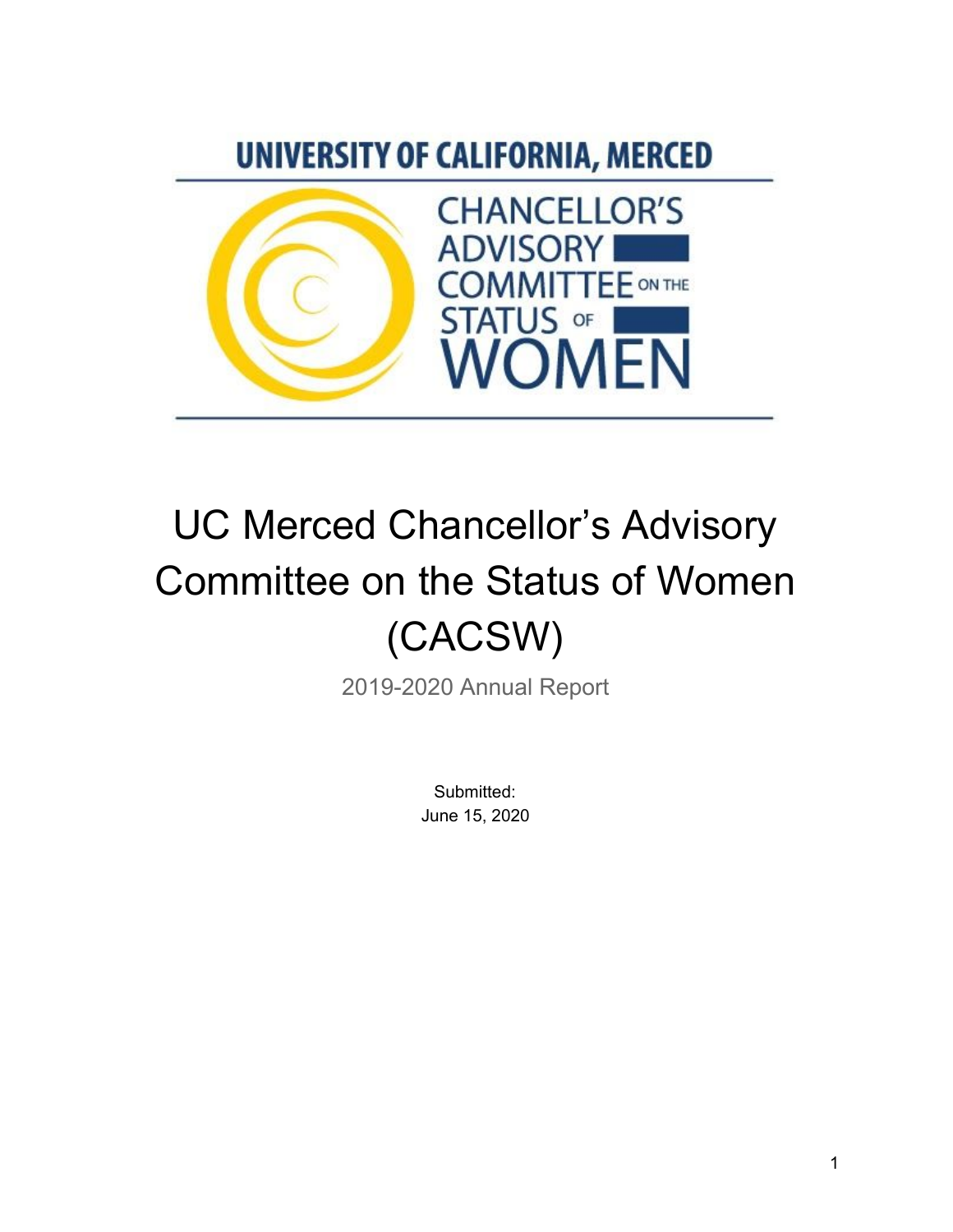# Table of Contents

| <b>History and Purpose</b>                                | 3  |
|-----------------------------------------------------------|----|
| <b>CACSW Membership</b>                                   | 4  |
| <b>Committee Work</b>                                     | 5  |
| <b>General work</b>                                       | 5  |
| <b>Charter revisions</b>                                  | 5  |
| Women We Admire Series                                    | 5  |
| <b>Subcommittees</b>                                      | 5  |
| <b>Professional Development</b>                           | 5  |
| <b>Activities</b>                                         | 5  |
| <b>Family Policies and Resources</b>                      | 6  |
| Activities                                                | 6  |
| <b>Outreach and Communications &amp; Events</b>           | 7  |
| <b>Activities</b>                                         | 7  |
| Data                                                      | 8  |
| Activities                                                | 8  |
| <b>Collaborations</b>                                     | 8  |
| <b>CCCI and CACQI</b>                                     | 8  |
| <b>CARE Office</b>                                        | 8  |
| <b>Recommendations</b>                                    | 8  |
| <b>General recommendations</b>                            | 8  |
| Membership                                                | 8  |
| Subcommittees                                             | 9  |
| <b>Professional Development Committee Recommendations</b> | 9  |
| <b>UC Women's Initiative Recommendations</b>              | 9  |
| <b>Family Policies and Resources Committee</b>            | 10 |
| <b>Lactation Room Recommendations</b>                     | 10 |
| <b>Expenditures</b>                                       | 11 |
| Proposed 2020-21 Budget                                   | 12 |
| <b>Appendix</b>                                           | 13 |
| UC Women's Initiative 2020-2021 Proposed Timeline         | 13 |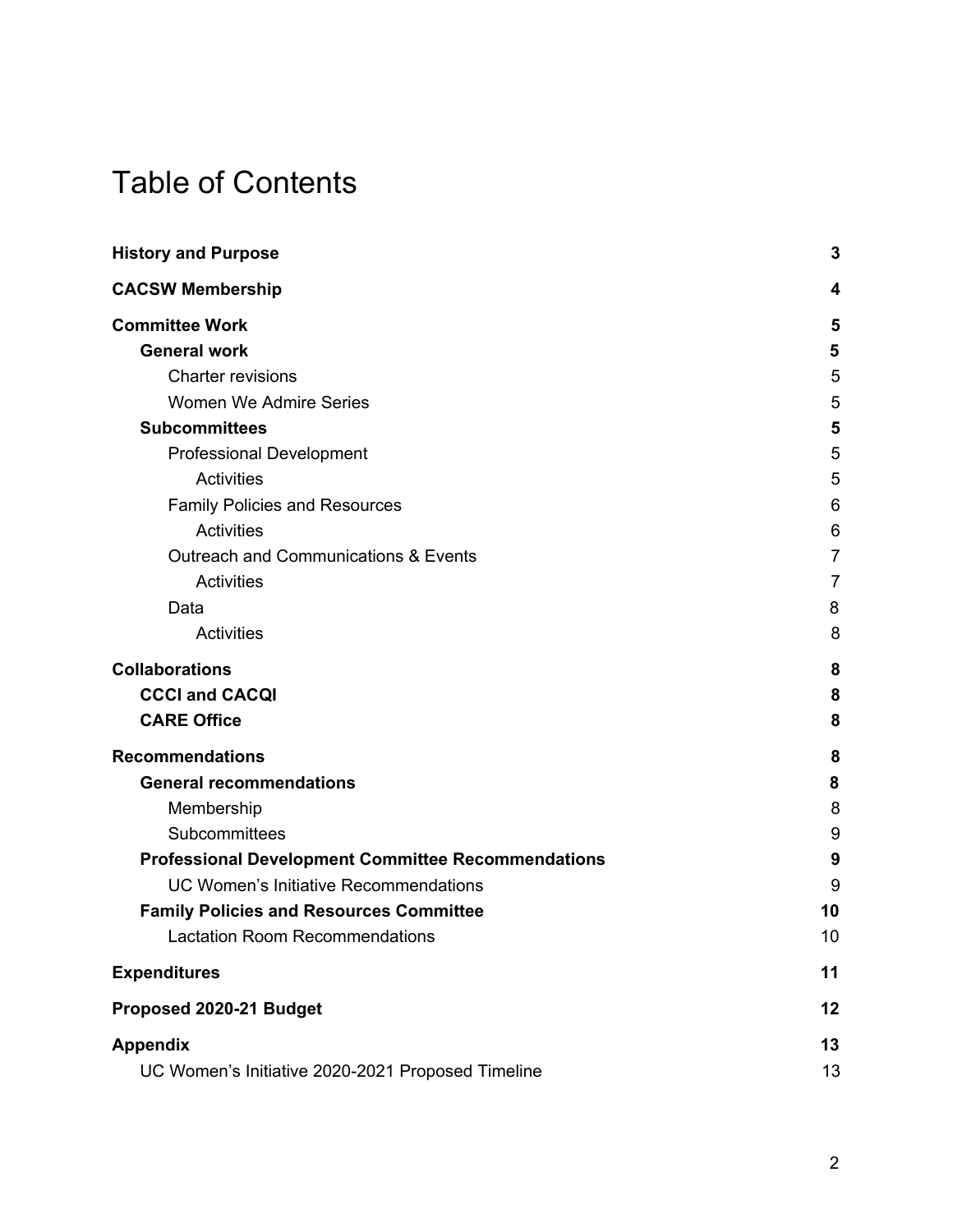# <span id="page-2-0"></span>History and Purpose

Formed in the fall of 2008, the Chancellor's Advisory Committee on the Status of Women (CACSW) is charged with advising the Chancellor on issues related to the campus climate for women students, faculty, and staff.

The committee draws its membership from faculty, staff and students on campus with standing membership positions including: CARE office representation, Title IX representation, Ombuds, Academic Personnel representation, two Staff Chairs, one Faculty Chair, Postdoctoral Scholar representation, graduate student representation and undergraduate student representation.

CACSW serves as a coordinating body for groups or individuals concerned with current issues or practices, as well as supporting diversity and equity, and recommends equity and fair access to campus programs and activities to support the mission of the campus and efforts of equity and diversity.

Additionally, CACSW analyzes current policies, procedures and programs that affect such issues and recommends any changes necessary to afford women fair and equal access to programs, activities and opportunities.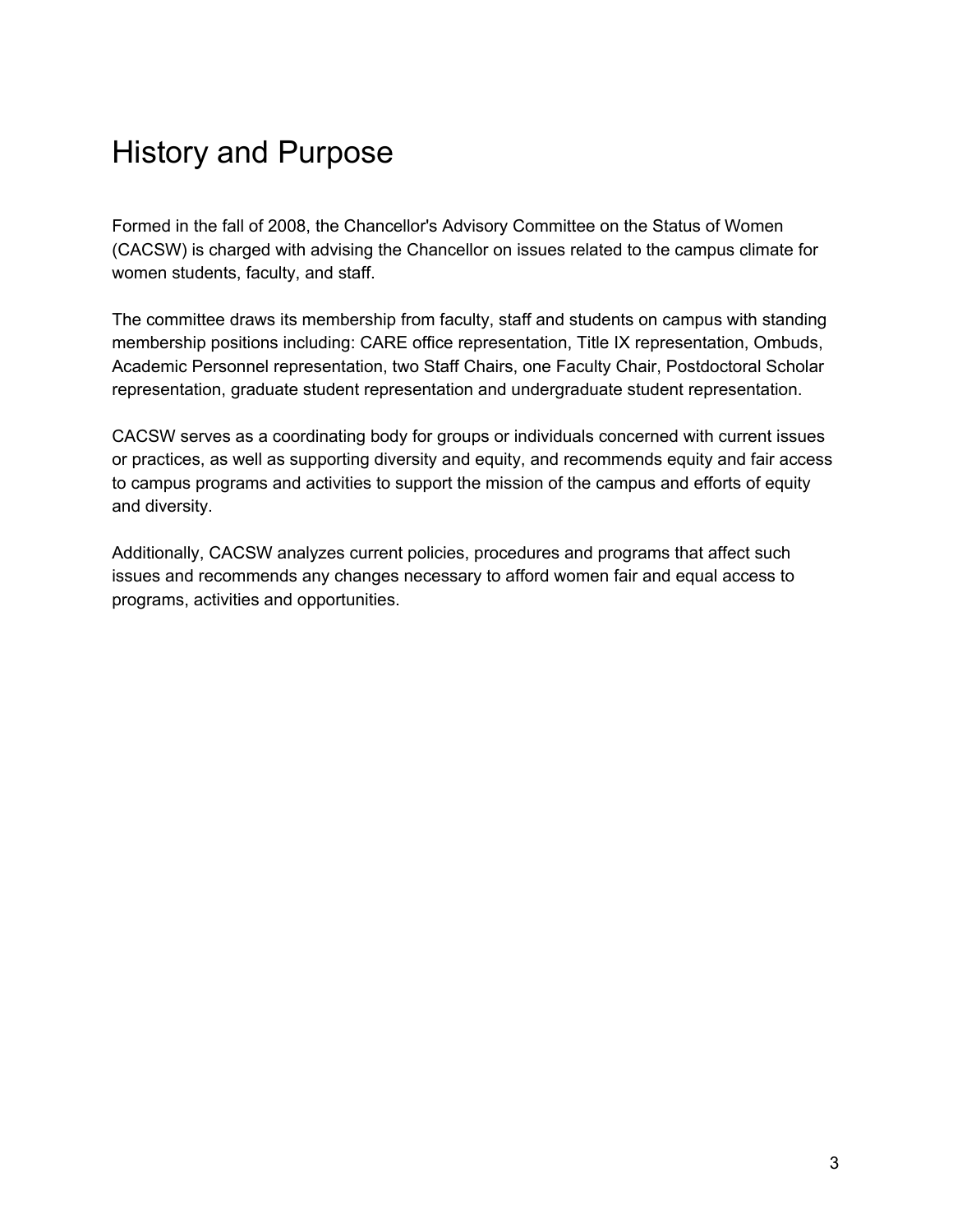### <span id="page-3-0"></span>CACSW Membership

Committee Advisor De Acker

**Faculty Chair** Jessica Blois

Staff Chair Amelia Johnson

**Secretary** unfilled

CARE Office Representatives Lynna Cano Valara Villanueva

EEO/AA/Title IX Representative Joan Rich

**Staff Assembly Representative** Vanessa Hauser

**Ombudsman** Callale Concon

Ex-Officio Jennifer Quiralte

General Membership **Academic Personnel** Pamelyn Gingold Elizabeth Salmon

**Faculty** Rowena Gray **Staff** Alexandra Chavez Jennifer Heinrich Sierra Long Michelle Greenwood Sarah Schorle Valerie Anderson Chioma Ndubuisi Danielle Waite **Graduate students** Taylor Fugere Josephine Sami Saima Aktar Sumaiya **Undergraduates** Kenya Duronte Jessica Stokes Brianna Barajas Karla Serrano

Unfilled Representative Positions: Human Resources Women's Programs Postdoctoral student Graduate student identified by GSA Undergraduate student identified by ASUCM

*Note: Four members resigned during the academic year*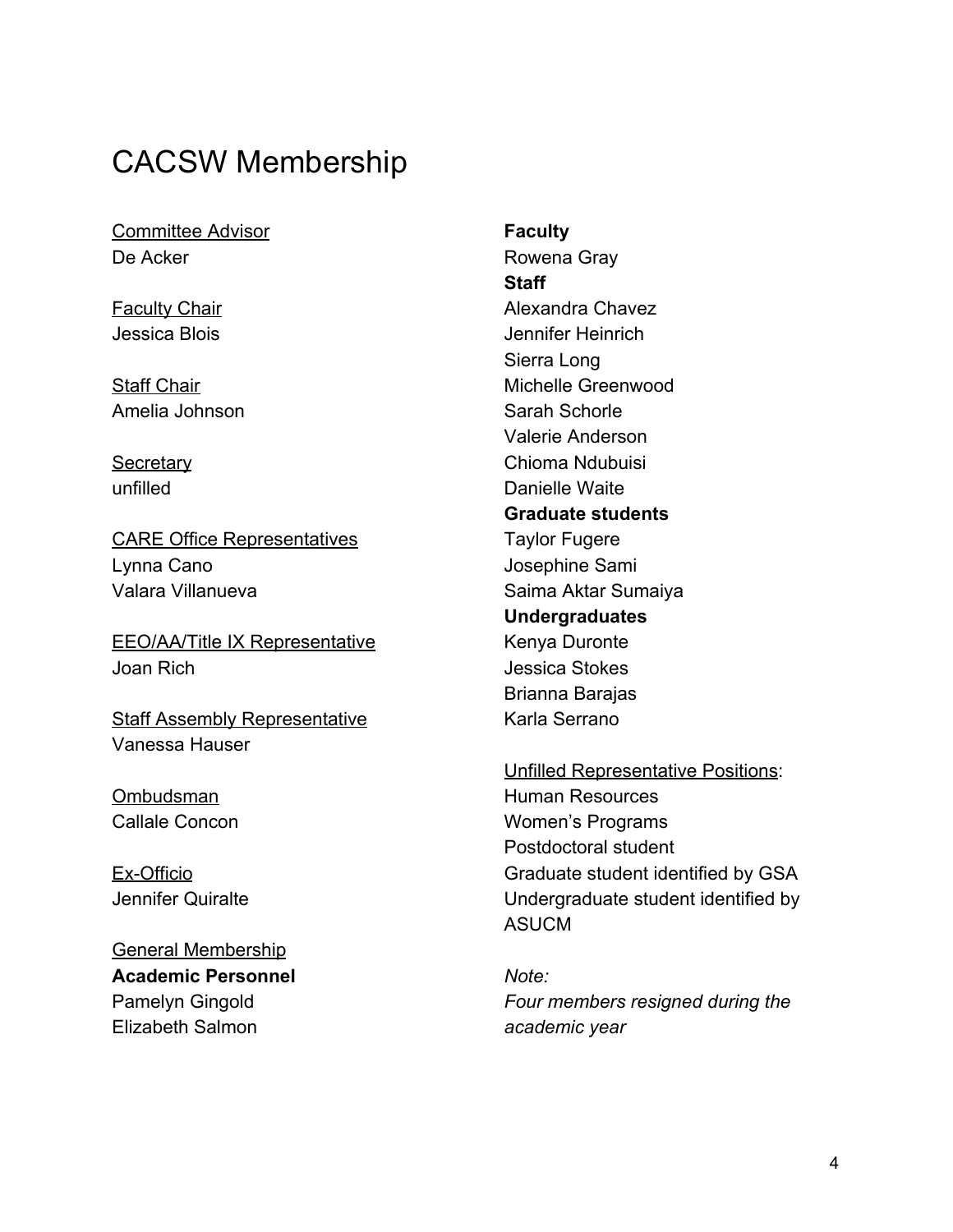# <span id="page-4-0"></span>Committee Work

### <span id="page-4-1"></span>General work

#### <span id="page-4-2"></span>Charter revisions

During the June committee meeting, the CACSW charter was revised to include updates to the officer nomination and approval process.

### <span id="page-4-3"></span>Women We Admire Series

In Fall 2019, CACSW hosted Vice Provost and Professor of Cognitive Science Teenie Matlock. Professor Matlock shared very personal stories from her life and career to a standing room only group of attendees. In Spring 2020, the planned special event to host UC President Janet Napolitano was canceled due to the COVID-19 emergency.

The full committee decided in the March 2020 meeting to rename this series to better reflect the objectives and purpose of the talks. A final name has not been chosen yet, but will be something reflecting the purpose of the event: Conversation/Dialogue with Women in Leadership or similar

### <span id="page-4-4"></span>**Subcommittees**

### <span id="page-4-5"></span>Professional Development

Members: Rowena Gray, Jennifer Heinrich

#### <span id="page-4-6"></span>**Activities**

Our main task during 2019-2020 was to promote the UC Women's Initiative for Professional Development and administer the applications, selecting the UCM participants for this cycle. We promoted it in September and applications were due on October 10th 2019. It wasn't possible to put together a panel of previous WI participants for the Fall round, given the tight deadline for applications. We had 30 applications for 8 spots, with only 2 applications from faculty. Staff demand for this program and for professional development opportunities in general remains high. Previous years had selection committees of 4-5 people. This year we invited some alumni of the program to also review applications and each application was ranked by at least 2 people on the selection committee. The selection process could be streamlined further in future years.

We held a panel with 3 staff graduates of the WI program at UCM on February 21, 2019, organized by Jennifer Heinrich and Amelia Johnson. Faculty did not participate on the panel due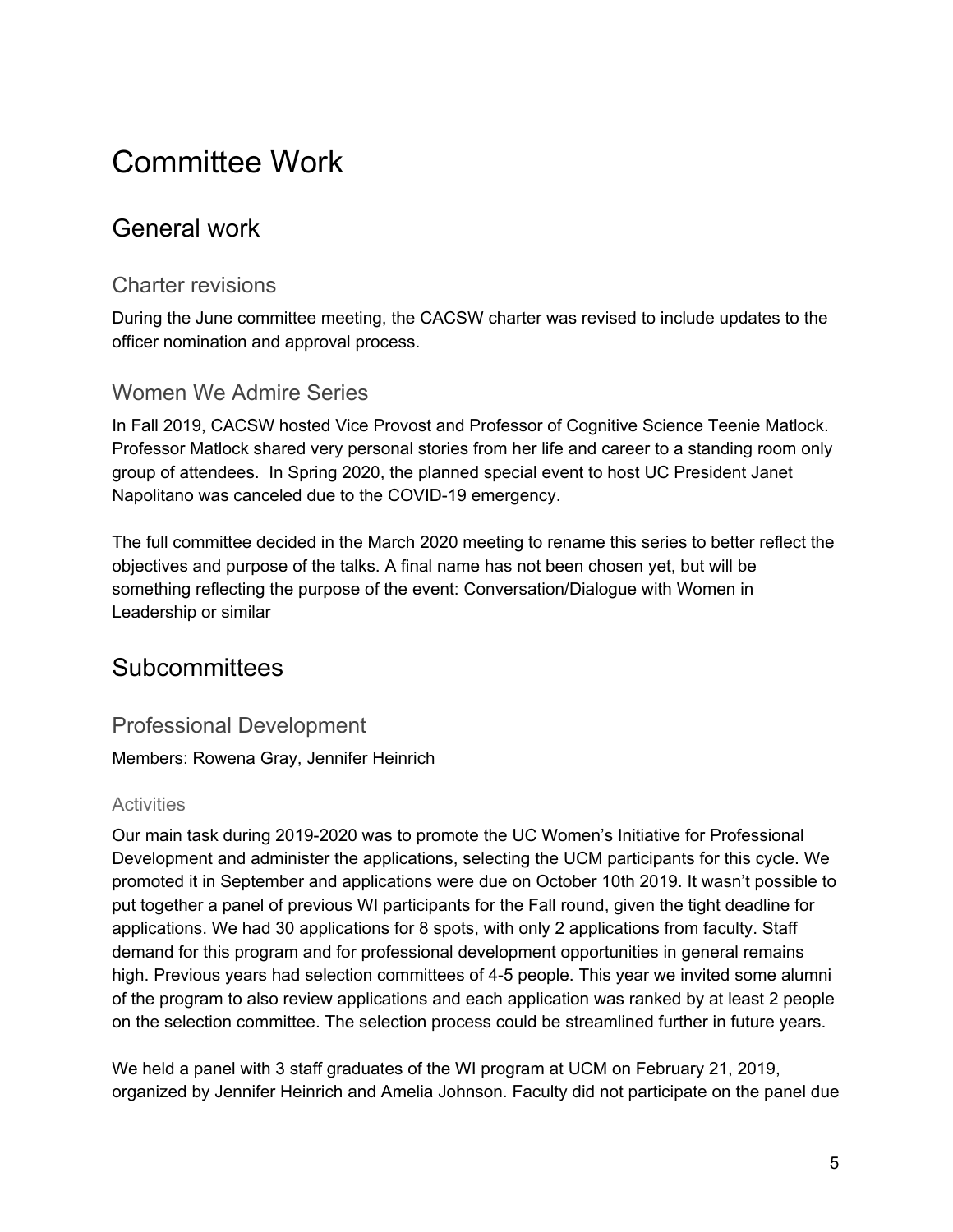to scheduling conflicts. The event had low attendance but was very informative for participants. The graduates discussed what their experience of the program was like and how it has helped their careers. Perhaps in the future, this could be combined with another event to boost attendance and get information out to a wider audience. Early and frequent advertisement is also recommended.

Due to COVID-19 the next UC WI application period has been pushed to August 2020.

<span id="page-5-0"></span>In the next year, we plan to pursue a professional narrative workshop led by UC WI graduates.

#### Family Policies and Resources

Members: Pamelyn Gingold, Danielle Waite, Karla Serrano

#### <span id="page-5-1"></span>**Activities**

This year, the subcommittee on Family Policies and Resources decided to look into lactation rooms here at UC Merced. We found that there are enough rooms (as prescribed for the number of buildings/locations) throughout the campus, including the DCC and 2020 Project. We ran into difficulties, however, in finding out who was responsible for maintaining them and identified a number of ways in which management of the lactation rooms could be improved across campus.

In general, any campus affiliate can reserve the space and have access to the lactation rooms on campus. Currently, information is posted to two websites, with highly overlapping but not necessarily the same information:

- CARE office: <https://care.ucmerced.edu/pregnancyexpecting-parent-resources/lactation-rooms>
- HR: <https://hr.ucmerced.edu/benefits/accommodations/lactation>

There are three points of access for individuals depending on their affiliation/role (posted here: [https://hr.ucmerced.edu/files/page/documents/access\\_request\\_for\\_lactation\\_rooms.pdf\)](https://hr.ucmerced.edu/files/page/documents/access_request_for_lactation_rooms.pdf). Access management may benefit by moving to a centralized webform and email address for requesting access. Currently the lactation rooms are only managed for accessibility and cleaning. Custodial does general cleaning.

Through our inquiry into the lactation rooms, we found substantial variation in minor and major ways across rooms: some are more welcoming and nicer than others, and some are more secure than others (some are known to be unlocked). Other than access and general cleaning, no one on campus seems to take any ownership of the lactation rooms, so standardizing the rooms aesthetically may be difficult and it is unclear who would possibly take on grant writing and other initiatives to improve them.

Other UC campuses approach managing lactation rooms in a different way. Ownership is by building ownership (UCB and UCI), by department (UCLA Student Affairs and UCR Human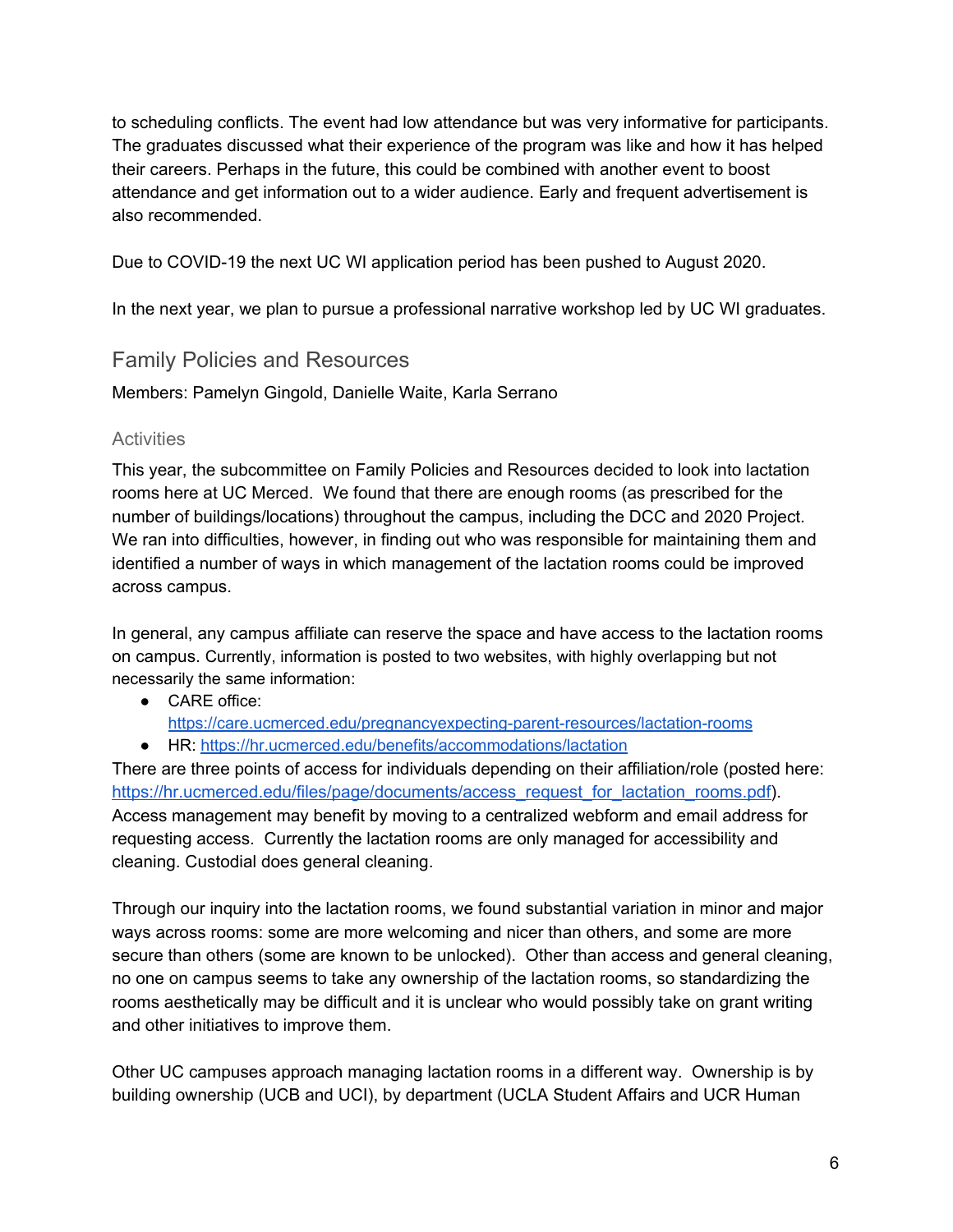Resources) or by position (Work Life Coordinator at UCSB and UCD). On these campuses, the individual, department or building owner is responsible for not only access, but maintaining the rooms.

While we were working on this (fall semester 2019), we found out that UC Davis was reaching out to all campuses to find out the point person for lactation rooms systemwide. We compiled the following for contacts on the various campuses:

| Campus                  | Contact                  | Title                       | Dept. Affiliation                          | email                                       |
|-------------------------|--------------------------|-----------------------------|--------------------------------------------|---------------------------------------------|
| <b>UC Berkeley</b>      | Cori Evans               |                             | Wellness                                   | corievans@berkeley.edu                      |
|                         |                          |                             | WorkLife in Human                          |                                             |
| UC Davis & UCDHealth    | Sandy Batchelor          | WorkLife Manager            | Resources                                  | sbatchelor@ucdavis.edu                      |
|                         |                          | Engagement & Wellness       |                                            |                                             |
| UC Irvine               | Dyan Hall                | Specialist                  | HR/Wellness                                | dyhall@uci.edu                              |
| UCLA                    | Susan Shahoda            |                             | <b>Human Resources</b>                     | sshahoda@chr.ucla.edu                       |
| <b>UC Merced</b>        | Ali Kalmin & Sana Raman  |                             | Human Resources & CARE                     | akalmin@ucmerced.edu; sramzan2@ucmerced.edu |
|                         |                          | Kathy, Administrative Asst/ |                                            |                                             |
|                         | Kathy Mosley & Veronica  | Veronica, Return to Work    | Human Resources,                           |                                             |
| <b>UC Riverside</b>     | Luna                     | Coordinator                 | Disability                                 | kathy.mosley@ucr.edu veronica.luna@ucr.edu  |
|                         | Brandon Chulaluxsiriboon |                             | WorkLife in Human                          |                                             |
| <b>UC San Diego</b>     | & Baeley Reed            |                             | Resources                                  | bchulaluxsiriboon@ucsd.edu, bareed@UCSD.EDU |
|                         | Serena Floquet & Deanna  |                             |                                            |                                             |
| UC San Diego Health     | Syrek                    |                             | <b>Human Resources</b>                     | sfloquet@ucsd.edu, dsyrek@health.ucsd.edu   |
|                         |                          |                             | Family Services, Campus                    |                                             |
| <b>UC San Francisco</b> | Carolyn Wick             |                             | Life Svcs.                                 | Caroline. Wick@ucsf.edu                     |
| UC San Francisco Fresno | Andrew Field             |                             |                                            | AField@fresno.ucsf.edu                      |
|                         |                          | <b>Work-Life Resources</b>  |                                            |                                             |
| UC Santa Barbara        | Shira Minerd             | Coordinator                 | <b>Human Resources</b>                     | shira.minerd@hr.ucsb.edu                    |
|                         |                          |                             | Physical Planning,                         |                                             |
| <b>UC Santa Cruz</b>    | Tanya Guerrara           | Associate Architect         | Development & Operations   tanyag@ucsc.edu |                                             |

As you can see from the table, there seems to be only HR representation presented from UC Merced.

### <span id="page-6-0"></span>Outreach and Communications & Events

Members: Sierra Long, Michelle Greenwood, Josephine Sami, Kenya Duronte, Brianna Barajas, Alexandra Chavez, Elizabeth Salmon, Chioma Ndubuisi, Jessica Stokes

#### <span id="page-6-1"></span>**Activities**

This committee was formed to support the ongoing communication needs of CACSW. For example, the promotional materials for Professor Matlock's Women We Admire talk were developed by this committee.

- A periodic electronic newsletter is sent to current and former members, campus stakeholders and [interested](https://cacsw.ucmerced.edu/newsletter) recipients. While the newsletter has not so far been a collaborative product, any subcommittee members are welcome to contribute as their schedules allow.
- Explored logo change: Within the coming months (summer 2020) Chancellor advisory board chairs, including CCCI and CACQI, will meet with campus graphic designer to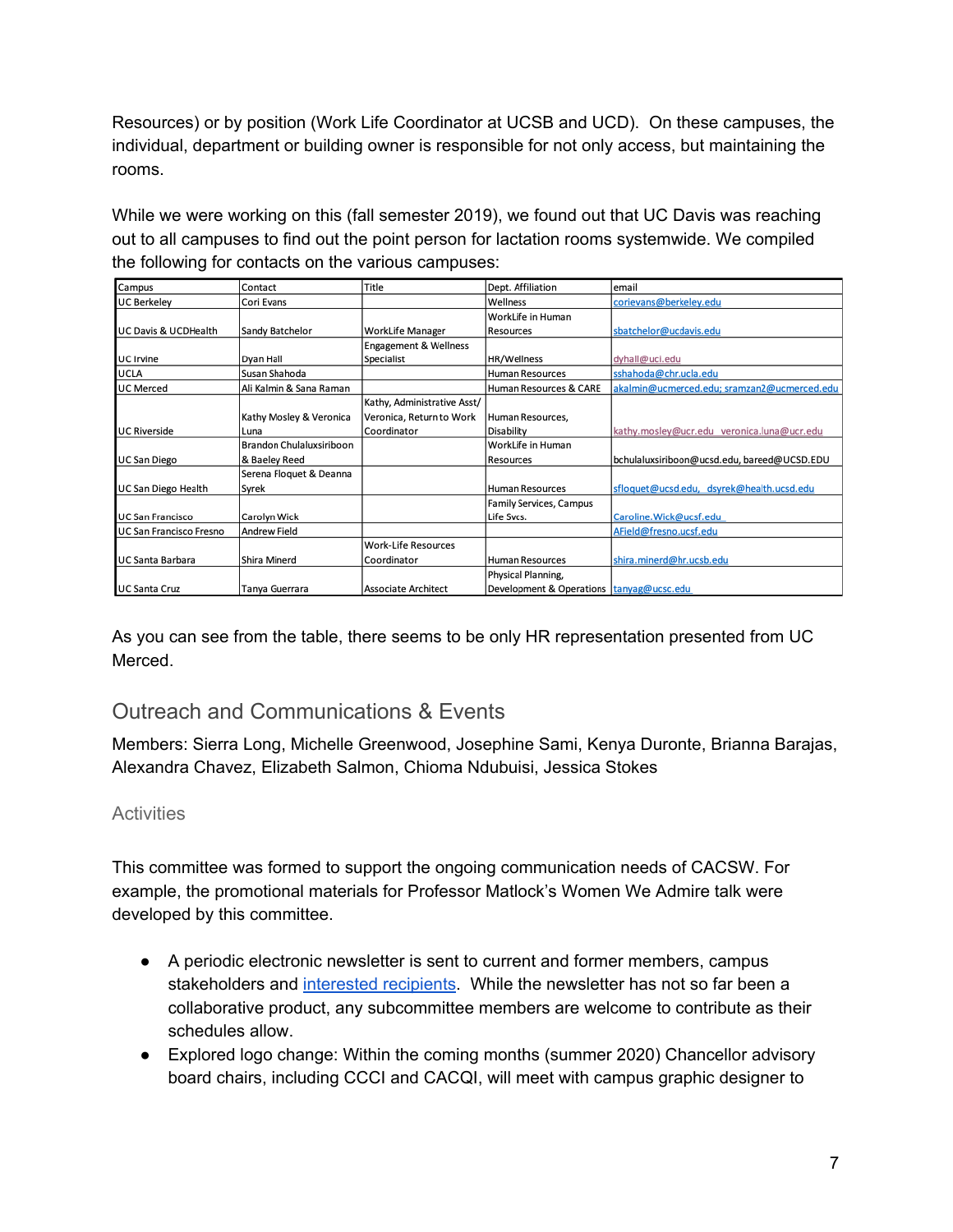develop updated logos. This subcommittee will be asked for feedback on proposed graphics.

● Currently the only forum for communication between committee members is email, with the current list of members maintained by leadership. A campus listserve was considered, which would need at least one person to set up and maintain, as well as a Slack channel.

### <span id="page-7-0"></span>**Data**

Members: Sarah Schrole, Valerie Anderson, Taylor Fugere, Saima Sumaiya

#### <span id="page-7-1"></span>**Activities**

While our committee lacked the bandwidth to make continued progress in this area, there is interest in continuing this work. CACSW plans to utilize partnerships with other advisory committees to strategize regarding data analysis.

# <span id="page-7-2"></span>**Collaborations**

### <span id="page-7-3"></span>CCCI and CACQI

Through the generous support of the Office of Equity, Diversity and Inclusion, the three chancellor's advisory committees co-presented a 2020 Research Week workshop, Improving Work Climate with Professor Asmeret Berhe. 28 campus community members attended.

### <span id="page-7-4"></span>CARE Office

Film Screening of California's Forgotten Children. A long standing partner of CACSW, \$500 was donated to the CARE Office to present a locally produced documentary about the impacts of human trafficking. An expert panel also spoke after the film. Almost 50 attendees participated.

## <span id="page-7-5"></span>Recommendations

### <span id="page-7-6"></span>General recommendations

#### <span id="page-7-7"></span>Membership

Of the Chancellor's advisory committees, CACSW has the most long-standing formal processes to support its functions (bylaws, membership application, website). Between the representatives (8 currently participating actively) and general members (21) there were **29 women on our roster.** While we support the inclusivity of all interested members, we have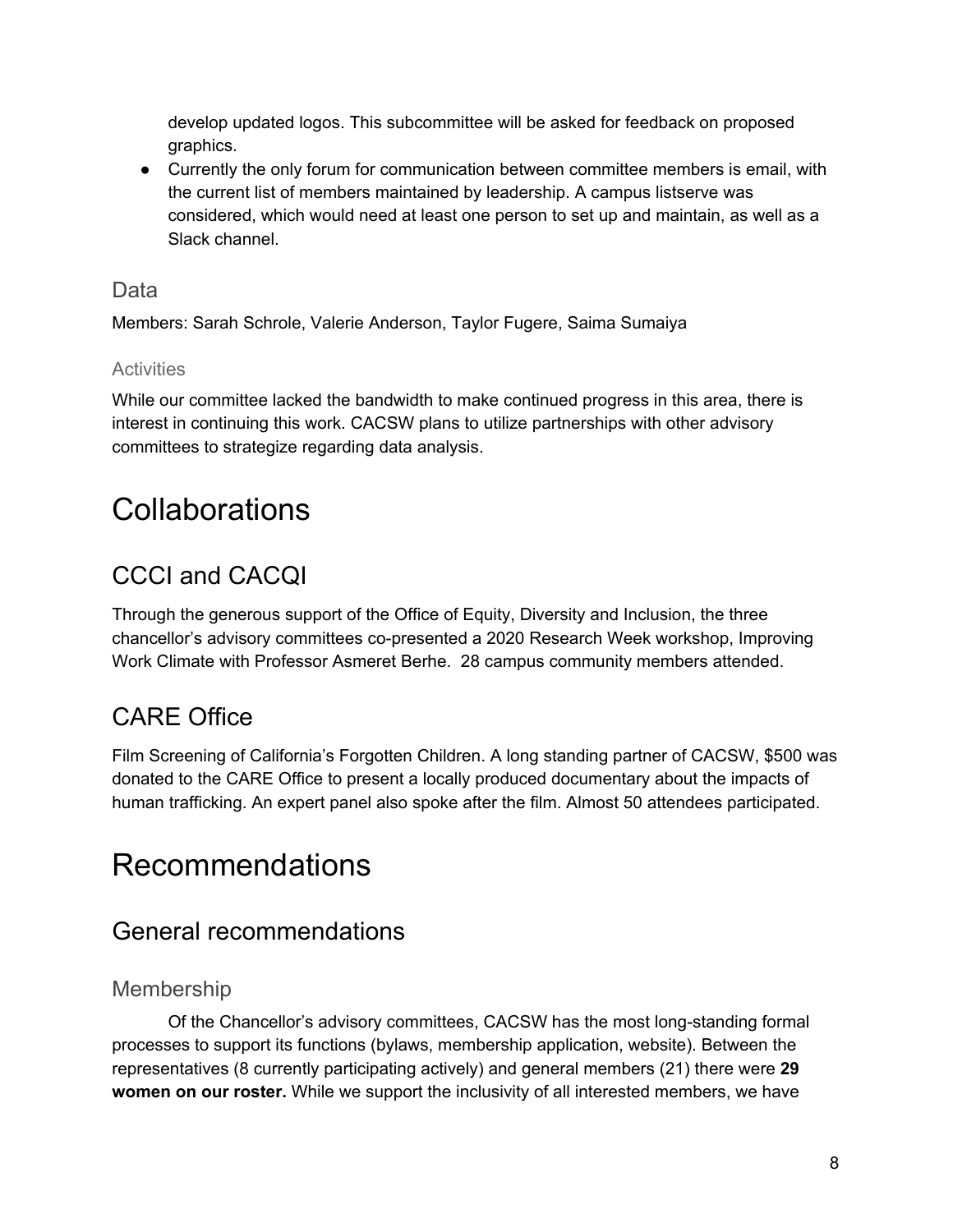begun discussions of how to best engage interested members of the committee. Possible changes include:

- A. Updating the list of represented positions based on interest and availability
- B. Limiting the number of general members (past practice has been to accept all who have applied)
- C. Ensuring those departments with representatives clearly communicate the expectations to attend meetings and engage with the committee
- D. Increasing the opportunities of the wider campus to engage with our committee by opening meetings to anyone, with any business being discussed before/after in a private session.

#### <span id="page-8-0"></span>**Subcommittees**

Consider altering or streamliving the CACSW subcommittee structure

- In the last year, the Outreach and Communications & Events committees were merged, leading to a very large 'supercommittee'. CACSW leadership and members should assess whether this change is positive and whether the charge for this committee needs to be clarified.
- The Data subcommittee suffered from lack of engagement. Query members to determine the reasons underlying this lack of engagement, which could include lack of time, lack of clear charge, or perhaps lack of data availability. Additionally, discuss ways in which this subcommittee can partner with other CAC's to tackle data analysis.

### <span id="page-8-1"></span>Professional Development Committee Recommendations

#### <span id="page-8-2"></span>UC Women's Initiative Recommendations

To promote transparency and sustainability of this very competitive professional development opportunity, Staff Co-Chair Amelia Johnson is working with the Professional Development Committee to revise and document the application and selection process. The appendix lists a suggested timeline for the next rounds of applications starting in fall 2020.

During the last two years, two faculty participants dropped out of the program without UCOP being able to identify a replacement. Not only did this incur a financial cost, but the slot for this very in-demand program was not able to be filled. It is recommended to convey particularly to faculty participants the commitment being made and the timeline for withdrawing (ie within 2-4 weeks BEFORE commencement of the first session of their cohort so an alternate can be notified)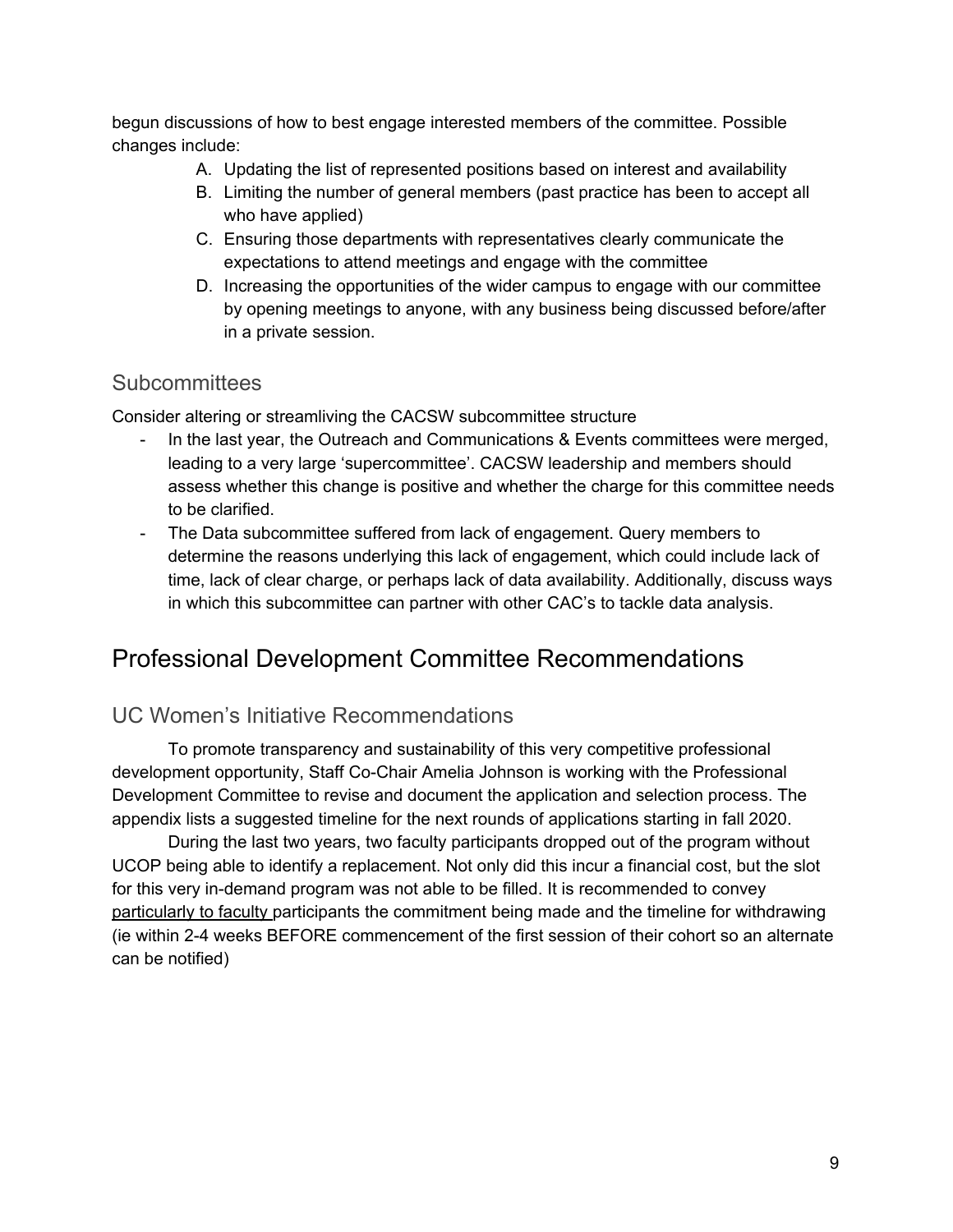### <span id="page-9-0"></span>Family Policies and Resources Committee

### <span id="page-9-1"></span>Lactation Room Recommendations

The following actions would help reduce confusion related to lactation rooms:

- Coordination
	- Identify a single appropriate office or representative on campus who has primary responsibility for coordinating the lactation rooms; OR
	- Create a UCM Lactation Committee, consisting of at least the three individuals/offices currently assigned to handle lactation requests. This committee should meet regularly to discuss supporting lactation rooms, including: maintenance, accessibility, funding to support lactation on campus, room usage, lactation support programs, and to participate in conversations with other campuses around lactation
	- Create a single website for lactation rooms, rather than two separate websites hosted by two different campus offices. This will save valuable time for individuals who are returning to work/school and they need access to the locations on campus. This website should offer tips for users, maps to all locations, and lactation support resources.
	- Create a webform for access requests, rather than asking users to email their requests to different people and/or create a single email address for user enquiries (perhaps [lactation@ucmerced.edu](mailto:lactation@ucmerced.edu)) and then provide multiple people authority to administer this email.
- Resources:
	- Dedicate campus resources to solve some of the immediate access and variability issues (ie, adding a card reader to all rooms so that none of them are dependent on staff availability for access).
	- Seek internal or external funding to support further enhancement of the lactation rooms. Based on conversations with individuals who use the lactation rooms, the greatest need is for lactation pumps. Individuals like to keep their own personal accessories for the pump and cool packs for storage of milk, but carting around the machinery is difficult. UC Davis has installed, through grants, stationary self sanitizing pumps that are in lactation rooms for personal use. This grant was sought out by the Work Life Manager, since the position is responsible for the lactation rooms. This is the benefit of having one person with responsibility, there is ownership and work focused on supporting them.
- Maintenance
	- $\circ$  Engage with campus student organizations and groups to help maintain the lactation rooms. This can even be started as a competition for mini-makeovers of individual rooms to make them more welcoming to users. Campus student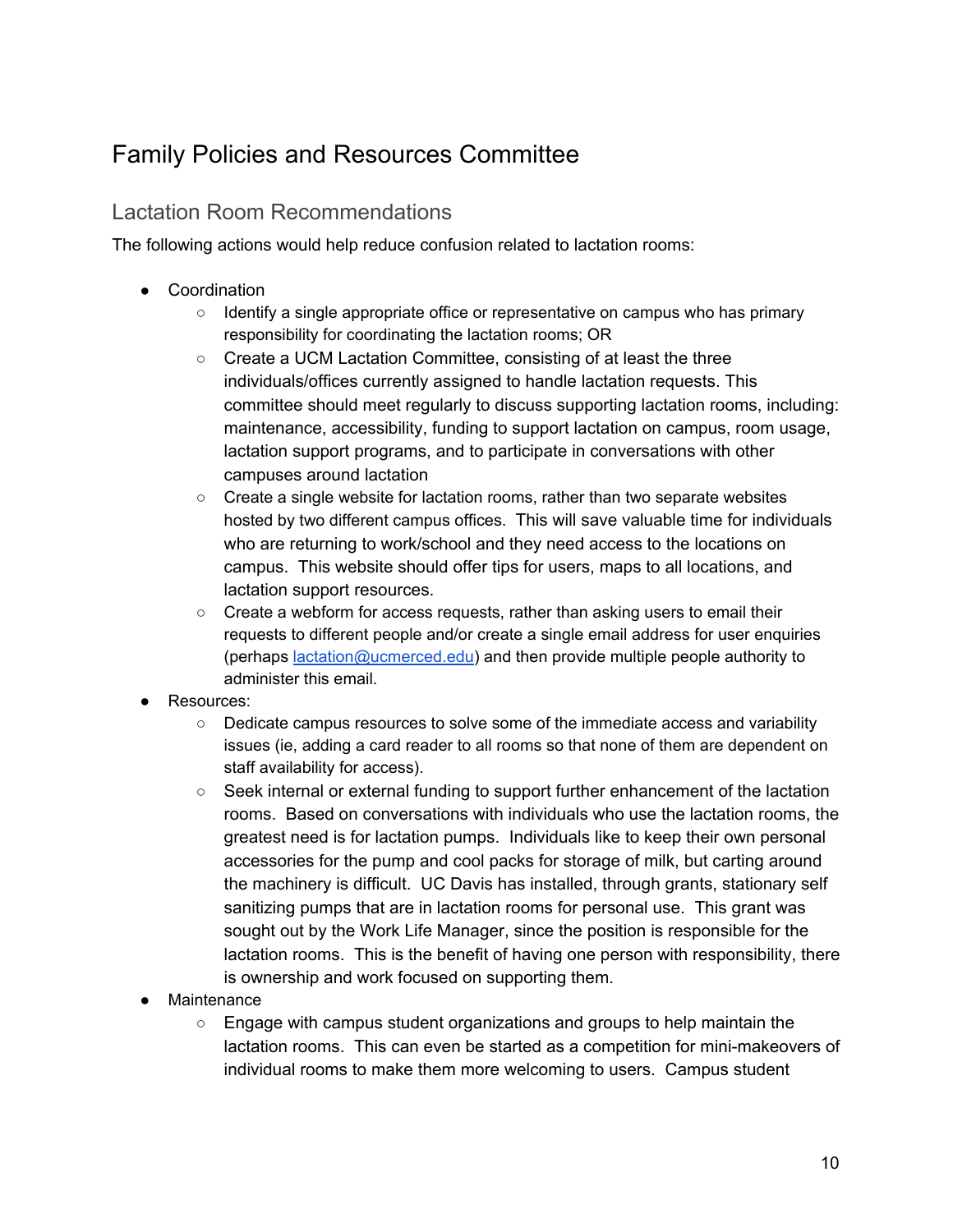organizations and groups are committed to community service and maintaining a lactation room or two is an easy outreach while remaining on campus.

○ Coordinate with custodial services to ensure that the rooms are sanitized after each use during our post-Covid-19 period. This will mean that each room will need to have breaks between use for custodians to get in and prep the room for the next individuals. This increased communication will help ensure that individuals are kept safe.

# <span id="page-10-0"></span>**Expenditures**

Notes on expenditures: COVID related cancellations impacted spending we would have requested in normal circumstances including keynote spring speaker and year-end concluding committee luncheon. Support from the Office of Diversity Equity and Inclusion also allowed us to present the 2020 Research Week workshop Improving Work Climate with no direct costs to our committee.

| <b>Actual</b>                                               |           |
|-------------------------------------------------------------|-----------|
| Fall WWA Matlock + Chancellors Meeting                      | \$378.70  |
| Feb 2020 UC WI Alum Panel (catering and thank you<br>gifts) | \$125     |
| 1 traveler to UCI                                           | \$424     |
| CARE film sponsorship                                       | \$500     |
| <b>Total Spent</b>                                          | \$1427.70 |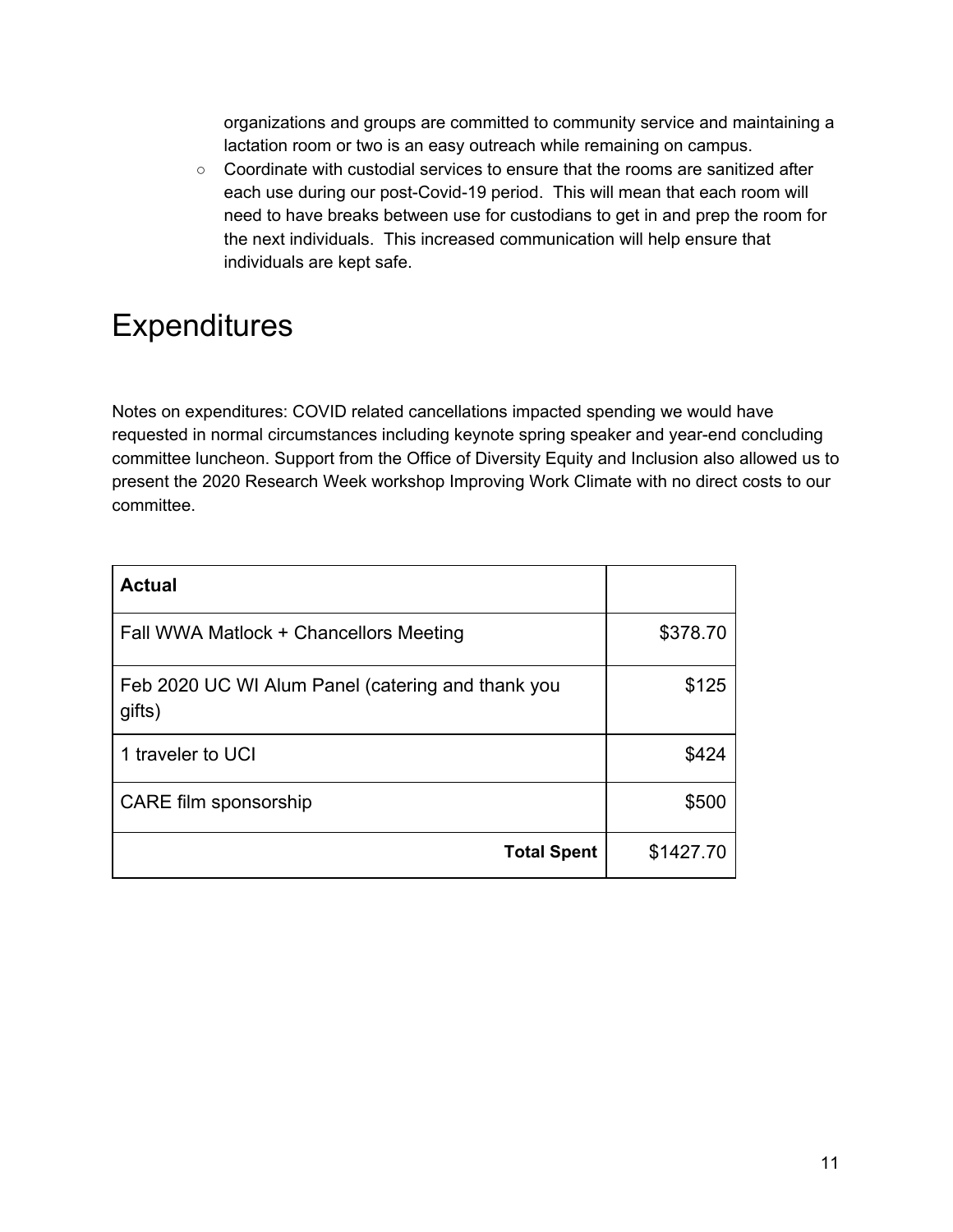# <span id="page-11-0"></span>Proposed 2020-21 Budget

| Women We Admire Events*                                                 | Fall                          | \$500  |
|-------------------------------------------------------------------------|-------------------------------|--------|
|                                                                         | Spring                        | \$500  |
| Systemwide Advisory Committee on<br>the Status of Women Meeting travel* | Fall                          | \$800  |
|                                                                         | Spring                        | \$800  |
| Events*                                                                 | <b>Fall Welcome Reception</b> | \$500  |
|                                                                         | <b>Spring Recruitment</b>     | \$500  |
| Co-Sponsorships                                                         |                               | \$500  |
| Outreach Items and Giveaways                                            |                               | \$500  |
| Committee Welcome/closing<br>luncheon                                   |                               | \$400  |
| <b>Total Request</b>                                                    |                               | \$5000 |

\*This summer, CACSW will develop a revised budget to anticipate the likelihood that in-person events or travel will not be able to be held in fall 2020.